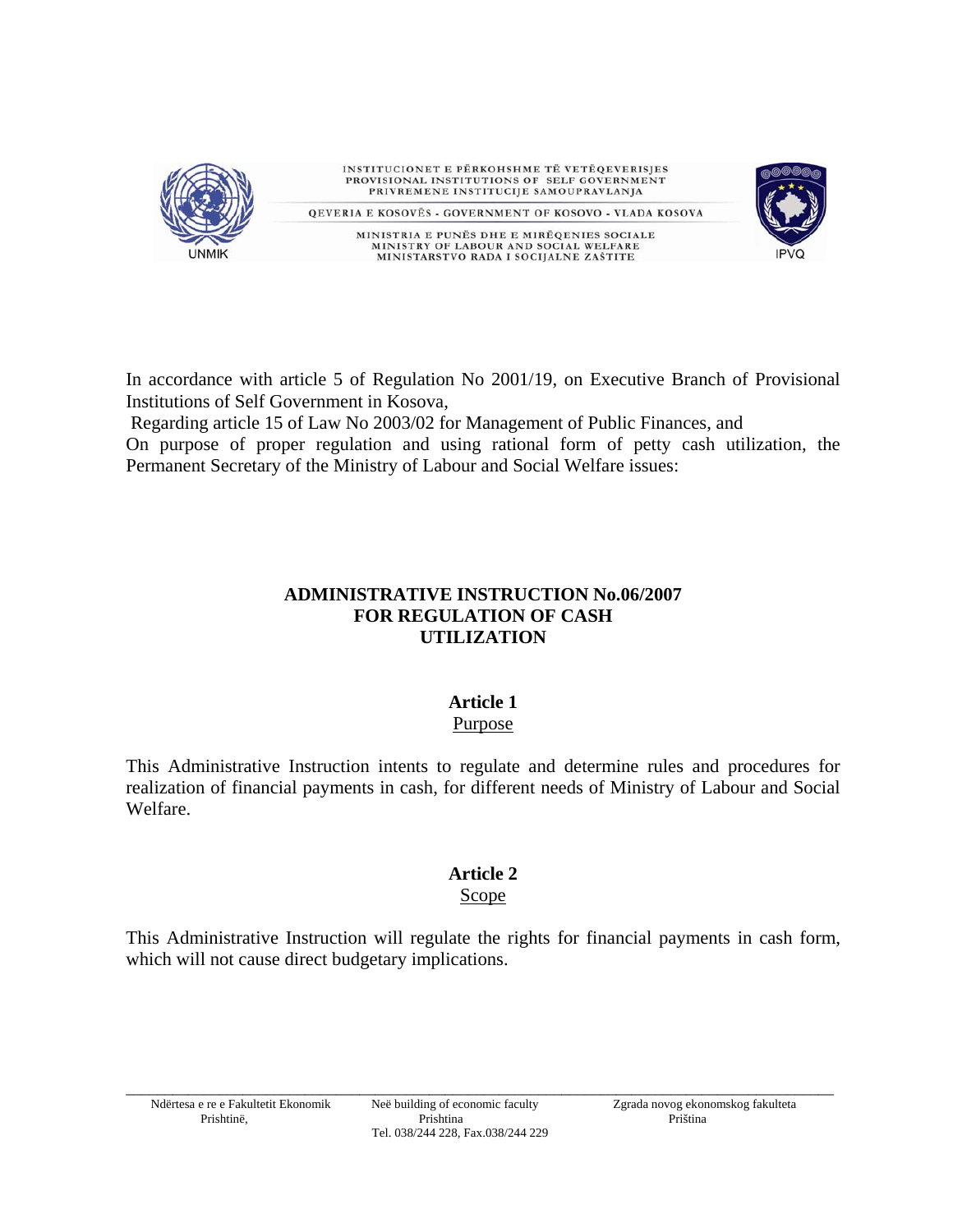## **Article 3**  Determination of cash

Cash is a small fund of money that is kept under supervision and control of Permanent Secretary and is used to cover the expenses of small unexpected purchasing.

## **Article 4**

### Responsible official

An official for cash is an official that is appointed from the Permanent Secretary of MLSW and is responsible for trustiness of fund, payments procedure of this fund, for equalization with the exchequer and for replenishment of the fund.

## **Article 5**  Rules of work concerning cash

Official of cash keeps the pin money in a strongbox and does not allow them except in cases when the respective authorization is allowed. All transactions in pin money will register in the book of cash desk as soon as they are realized.

# **Article 6**

## Revision of cash

The official as e verifier of cash (reviser) does the numbering of pin money at least once a month and confirms that it is equal with the book of cash desk, which the official of pin money keeps it. All inequality will immediately, be communicated to the Main Financial Official respectively to the Permanent Secretary as well.

### **Article 7** Utilization of cash

Fund of cash will be used for:

- Different articles in a small amount that are necessary for functioning of Ministry,
- For spontaneous articles/services in budget,
- Payments for representation according the decision of the Minister and Permanent Secretary of Ministry up to  $100 \in$